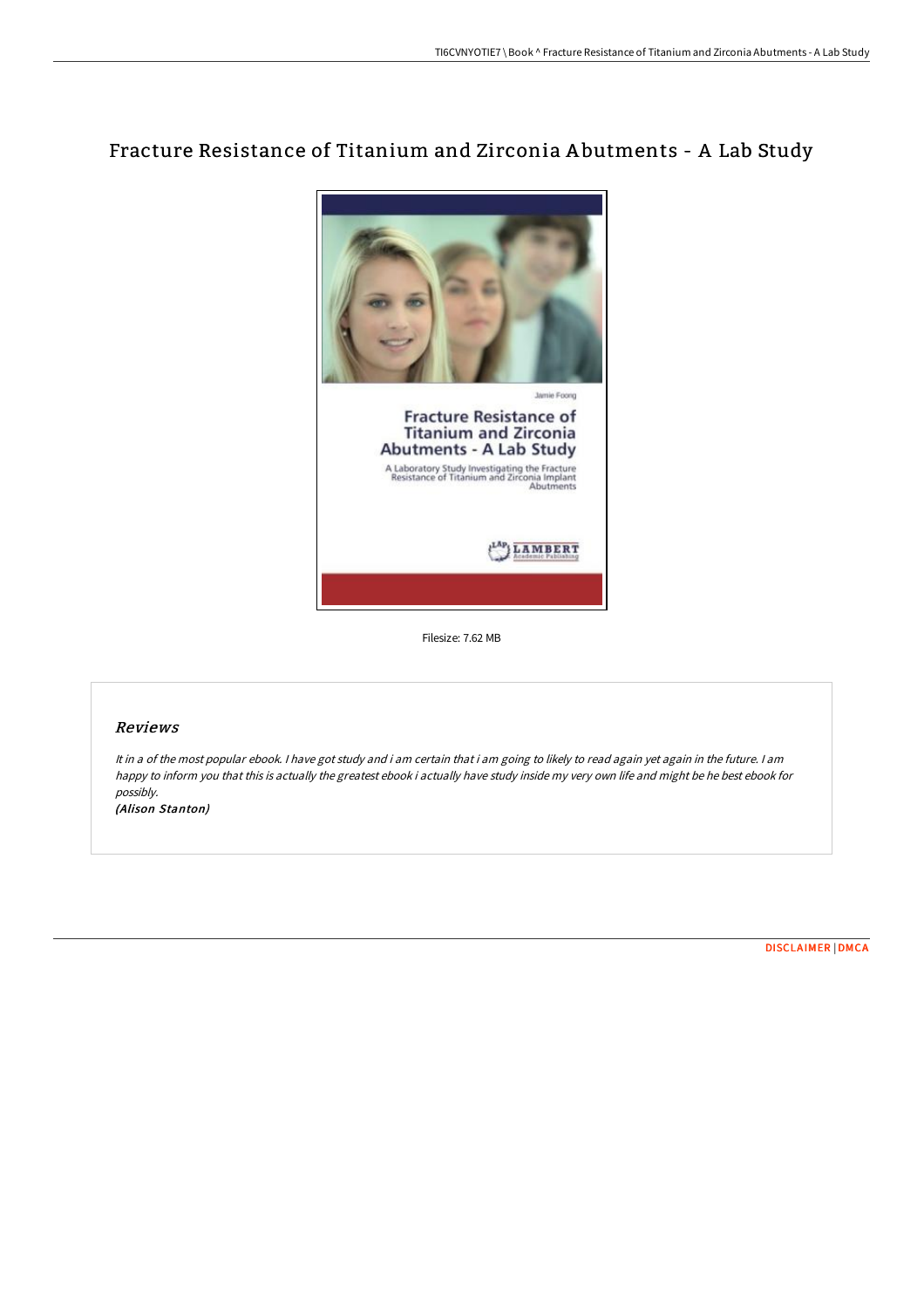## FRACTURE RESISTANCE OF TITANIUM AND ZIRCONIA ABUTMENTS - A LAB STUDY



To read Fracture Resistance of Titanium and Zirconia Abutments - A Lab Study eBook, make sure you access the button below and save the file or get access to other information which are in conjuction with FRACTURE RESISTANCE OF TITANIUM AND ZIRCONIA ABUTMENTS - A LAB STUDY ebook.

Condition: New. Publisher/Verlag: LAP Lambert Academic Publishing | A Laboratory Study Investigating the Fracture Resistance of Titanium and Zirconia Implant Abutments | Statement of Problem. There is little conclusive evidence comparing the fracture resistance of internal connection titanium and zirconia implant abutments and the purpose of this study was to determine the fracture resistance of internal connection titanium and zirconia implant abutments. Material and Methods. Twenty-two specimens simulating implant-supported anterior single crowns were randomly divided into two equal test groups. Abutments were attached to dental implants mounted in acrylic resin and CAD/CAM crowns constructed. Chewing function was simulated using cyclic loading in a stepped fatigue loading protocol until failure. Failed specimens were then analyzed using SEM and fractographic analysis. Results. The titanium abutment group fractured at a mean  $\pm$  SD load of 270  $\pm$  56.7 N and a mean  $\pm$  SD of 81,935  $\pm$ 27,929 cycles. The zirconia abutment group fractured at a mean  $\pm$  SD load of 140  $\pm$  24.6 N and a mean  $\pm$  SD of 26,296  $\pm$  9,200 cycles (p 0.005). Conclusions. Within the limitations of this laboratory study, one-piece zirconia abutments exhibit a significantly lower fracture resistance than titanium abutments when using this test protocol (p 0.0005). | Format: Paperback | Language/Sprache: english | 120 pp.

Read Fracture Resistance of Titanium and Zirconia [Abutments](http://techno-pub.tech/fracture-resistance-of-titanium-and-zirconia-abu.html) - A Lab Study Online  $\overline{\mathbf{m}}$ Download PDF Fracture Resistance of Titanium and Zir conia [Abutments](http://techno-pub.tech/fracture-resistance-of-titanium-and-zirconia-abu.html) - A Lab Study